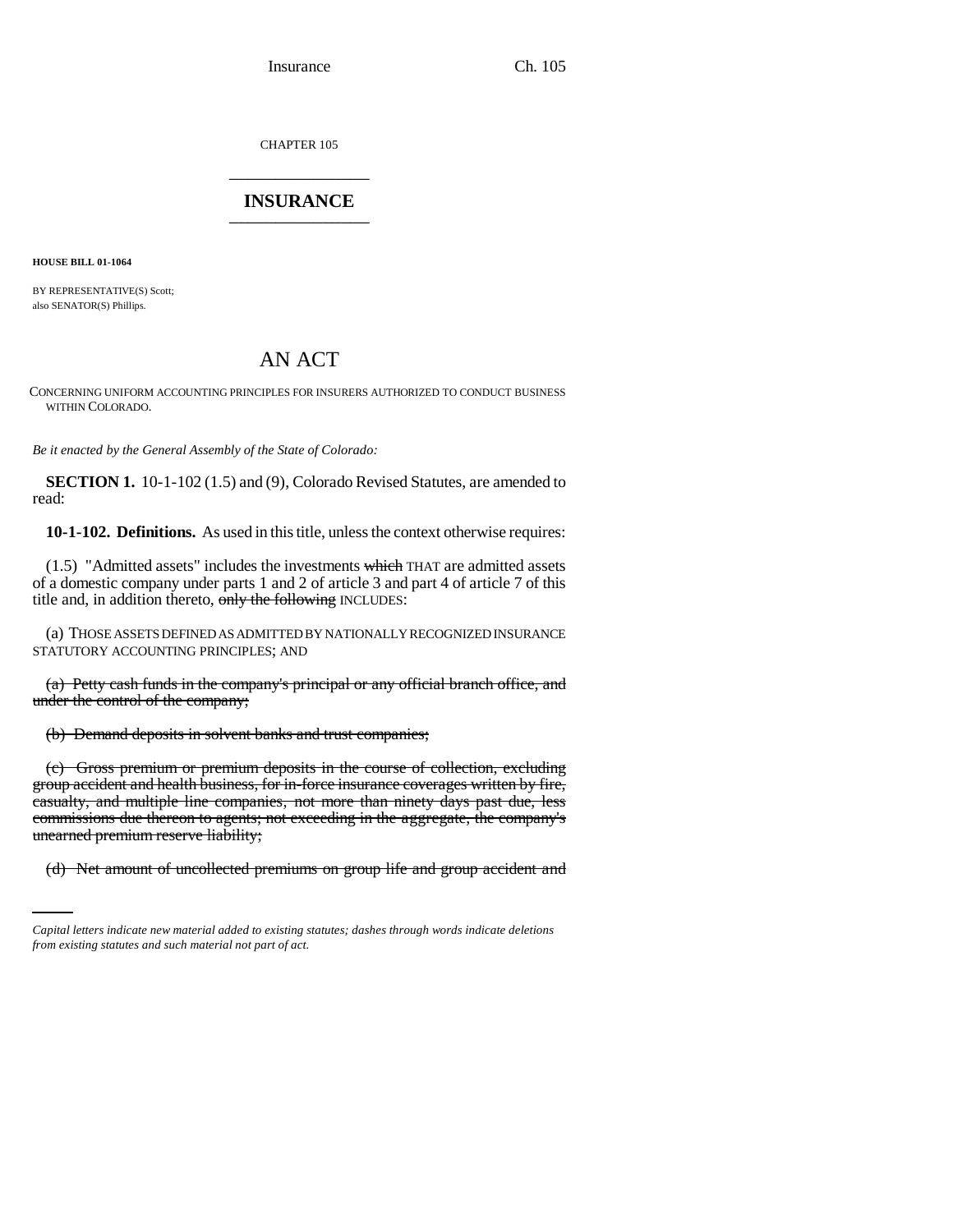health policies, not more than ninety days past due;

(e) Due and uncollected accident and health premiums on in-force individual policies on insurance written by life companies, less commissions due thereon to agents;

(f) The net amount of uncollected and deferred premiums on individual life insurance policies;

(g) Amounts due from solvent insurance companies and from associations or bureaus owned or controlled by five or more separate and nonaffiliated (by ownership or management) insurance companies;

(h) The full amount of reinsurance recoverable on paid losses by a ceding insurer from a solvent reinsurer and which reinsurance is authorized under section 10-3-118;

(i) The value of the company's ownership interest in the cash value of any life insurance policy;

(j) The fixed and required interest due and accrued on bonds, debentures, and other evidences of indebtedness qualified as admitted assets, and not in default;

(k) The interest accrued on loans secured by first liens on real estate, which loans are qualified as admitted assets, not exceeding an aggregate amount on an individual loan of one year's total due and accrued interest;

(l) The interest accrued on any other secured loan or obligation qualified as an admitted asset, and not in default, not exceeding the amount of one year's interest on any such obligation; except that, in case of a loan on or under the company's policies, annuity, and supplementary contracts, accrued interest may exceed the amount of one year's interest if the principal and all accrued interest do not exceed the cash value of the policy;

(m) The rents accrued and owing to the company on any real or personal property qualified as an admitted asset, not exceeding on each individual property the amount of one year's rent;

(n) The interest or dividends due and payable, but not credited, on deposits in banks and trust companies or on accounts with savings and loan associations, if a dividend is actually declared at statement date;

(o) Declared and unpaid dividends on stock and shares qualified as admitted assets, unless such amount has otherwise been allowed as an admitted asset;

(p) Electronic or mechanical equipment constituting a data processing or accounting system, including any additions purchased for use in connection with the business of the insurer, if the cost of such system is at least twenty-five thousand dollars, the amortized value of any such system or addition thereto at the end of any calendar year not to be greater than the original purchase price less ten percent for each completed year after the date of acquisition of such system or addition, as the case may be, and with the total admissible value at any statement date to be limited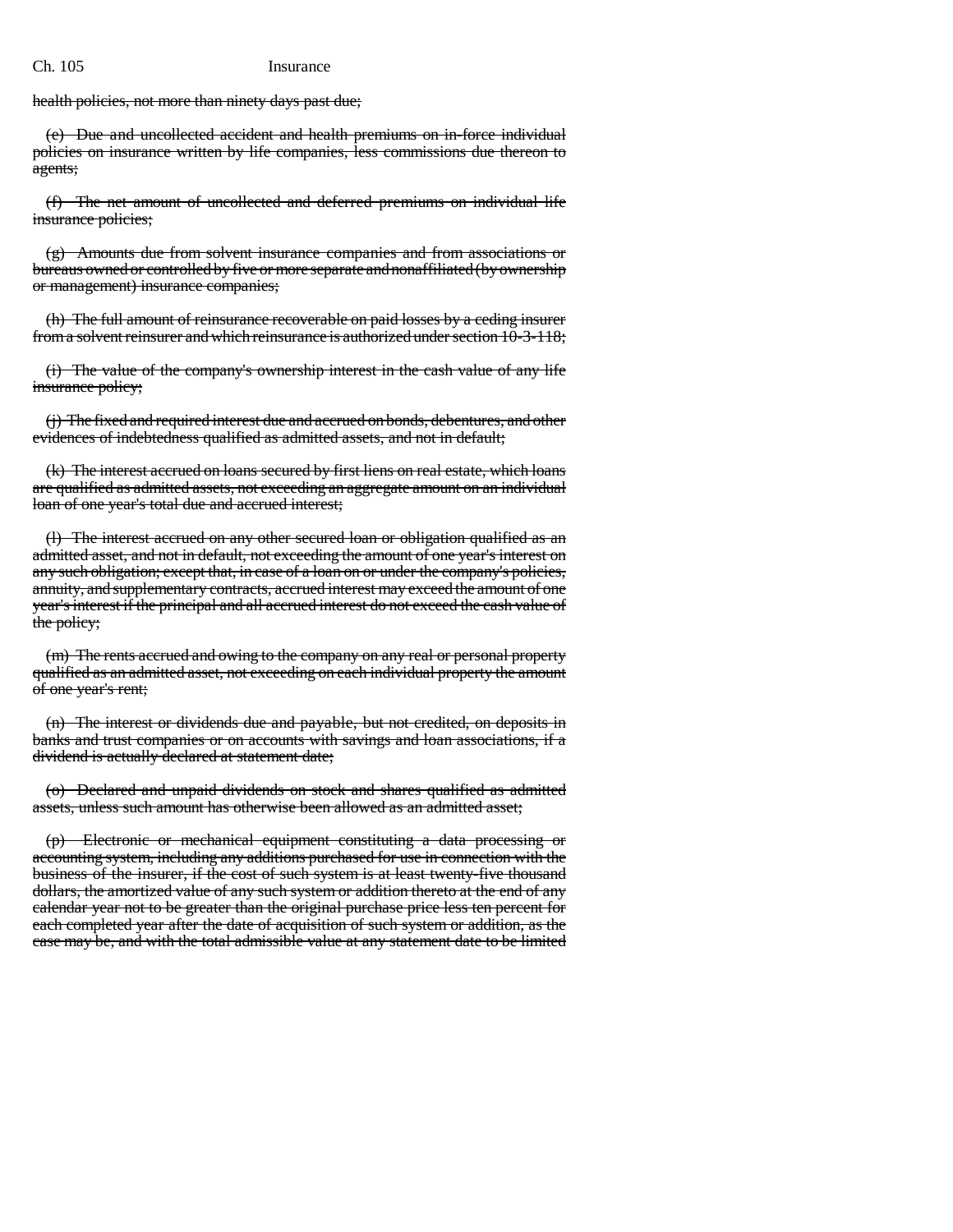to an amount not exceeding five percent of the company's admitted assets at such statement date;

(q) (b) Other assets not inconsistent with the provisions of this subsection  $(1)$ , deemed by the commissioner to be available for the payment of losses and claims, at values to be determined by the commissioner.

(r) Any investments made pursuant to section  $10-3-802$  (2);

(s) Any asset acquired pursuant to section 10-16-403 (2).

(9) "Nonadmitted assets" includes, but is not limited to, the following assets of a domestic company, which THOSE ASSETS DEFINED AS NONADMITTED BY NATIONALLY RECOGNIZED INSURANCE STATUTORY ACCOUNTING PRINCIPLES. NONADMITTED assets shall not be taken into account in determining the financial condition of such company.

(a) Goodwill, trade names, and other like intangible assets;

(b) Repealed.

(c) Loans and advances to officers, employees, and agents of the company, other than loans on or under the company's policies, annuity contracts, and supplementary contracts, except such as are secured so as to qualify as admitted assets under section  $10-3-216$ ,  $10-3-217$ , or  $10-3-228$ ;

(d) Stocks in the company, owned by it, or any equity therein or loans secured thereby;

(e) Furniture, fixtures, furnishings, safes, vehicles, libraries, stationery, literature, and supplies, other than data processing or accounting systems that are admitted assets under subsection  $(1.5)$  of this section, except such personal property as qualifies as an admitted asset under section  $10-3-221$  or  $10-16-403$   $(2)$ .

**SECTION 2.** Part 1 of article 1 of title 10, Colorado Revised Statutes, is amended BY THE ADDITION OF A NEW SECTION to read:

**10-1-133. Oversight of the general assembly.** NOTHING IN THIS TITLE SHALL LIMIT THE ABILITY OF THE GENERAL ASSEMBLY TO DIRECT THE ACCOUNTING PRINCIPLES TO BE USED BY INSURERS AUTHORIZED IN THIS STATE IN ORDER TO CREATE UNIFORMITY.

**SECTION 3.** 10-3-218, Colorado Revised Statutes, is amended to read:

**10-3-218. Real estate for use in company's business.** Domestic insurance companies may invest in real estate for the accommodation of the company's business, but the aggregate investments by a company which THAT may be admitted assets under this section shall not exceed fifteen percent of the company's admitted assets unless the commissioner has given prior approval of a greater aggregate investment. Any space in the company's home office building which THAT is not required for its use may be rented to others. and the company's partial occupancy will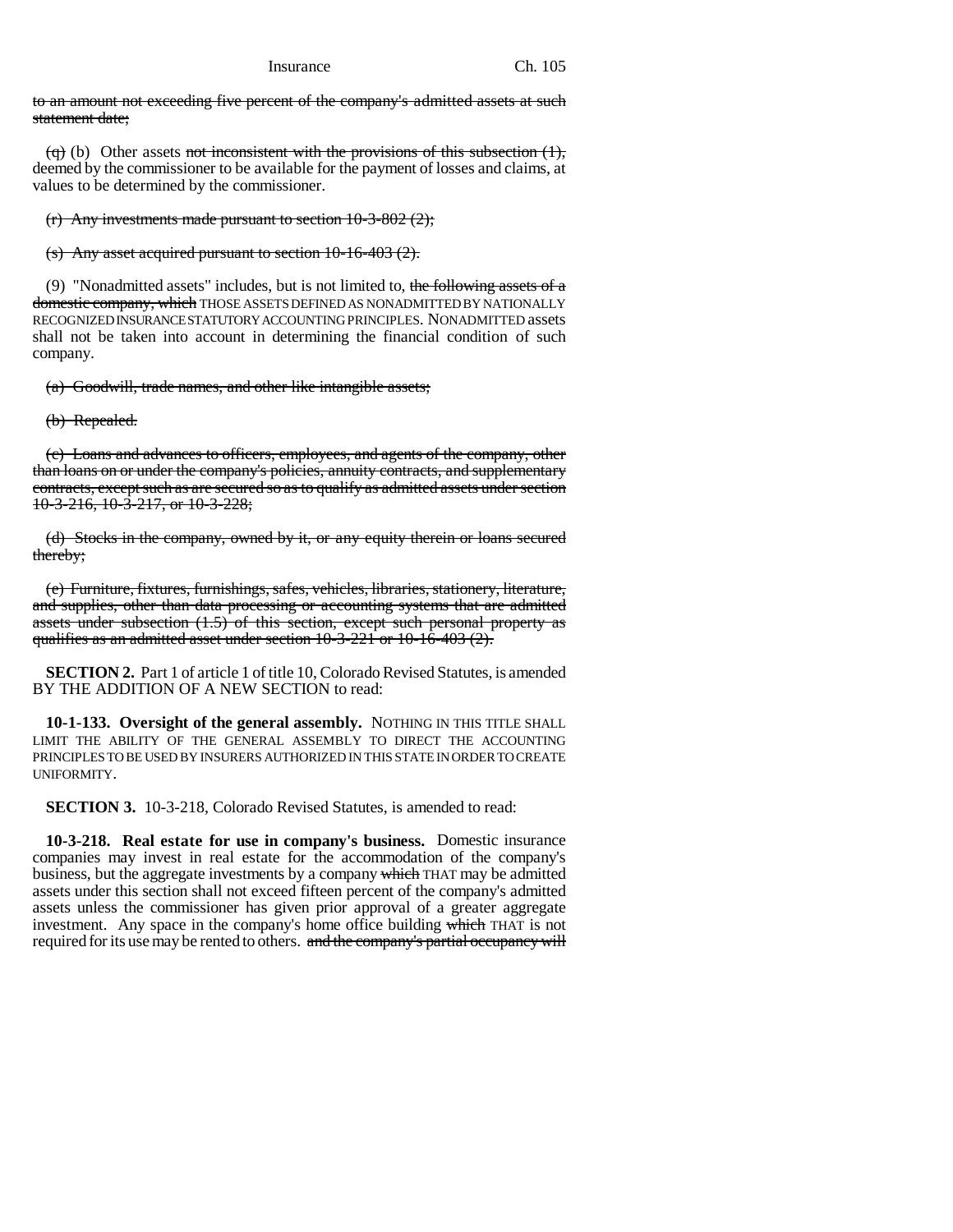not affect the qualifications of the entire property as an admitted asset. The commissioner may approve investments under this section which in the aggregate will not exceed twenty percent of the company's admitted assets, upon a finding that such investments do not render the company's operation hazardous, or its condition unsound, to the public or its policyholders.

**SECTION 4.** 10-3-220 (2), Colorado Revised Statutes, is amended to read:

**10-3-220. Real estate for production of income.** (2) "Real estate", as used in this section, means lands held in fee simple or under leasehold estates, and improvements thereon or to be placed thereon, consisting only of store or other business buildings, or of dwellings, apartment houses, tenements, or other housing accommodations. exclusive of hotels, and farms.

**SECTION 5. Repeal.** 10-3-221 (1), Colorado Revised Statutes, is repealed as follows:

**10-3-221. Tangible personal property for production of income.** (1) Domestic insurance companies may invest in tangible personal property for the production of income, subject to the following provisions:

(a) Such personal property shall, upon its acquisition by the investing company, be leased to a corporation not controlled directly or indirectly by the investing company or its stockholders and whose bonds would be eligible as an admitted asset under section 10-3-215, whether or not any such bonds are outstanding.

(b) The total net rental payable over the initial term of such lease shall be at least equal to the cost of the property.

(c) No single item of such personal property shall cost less than fifty thousand dollars, except in a case where the investing company acquires and leases to a single user under a single lease several items constituting a system and costing in the aggregate at least fifty thousand dollars.

(d) The aggregate investments by a company which may be admitted assets under this section shall not exceed ten percent of the company's admitted assets.

**SECTION 6. Repeal.** 10-3-222, Colorado Revised Statutes, is repealed as follows:

**10-3-222. Policy loans.** Domestic life insurance companies may invest in loans on or under their policies or annuity or supplementary contracts in any sum not exceeding the reserve thereon.

**SECTION 7. Repeal.** 10-3-223, Colorado Revised Statutes, is repealed as follows:

**10-3-223. Accounts in building or savings and loan associations.** Domestic insurance companies may invest in share, certificate, or savings accounts in any solvent state or federally chartered savings or building and loan association.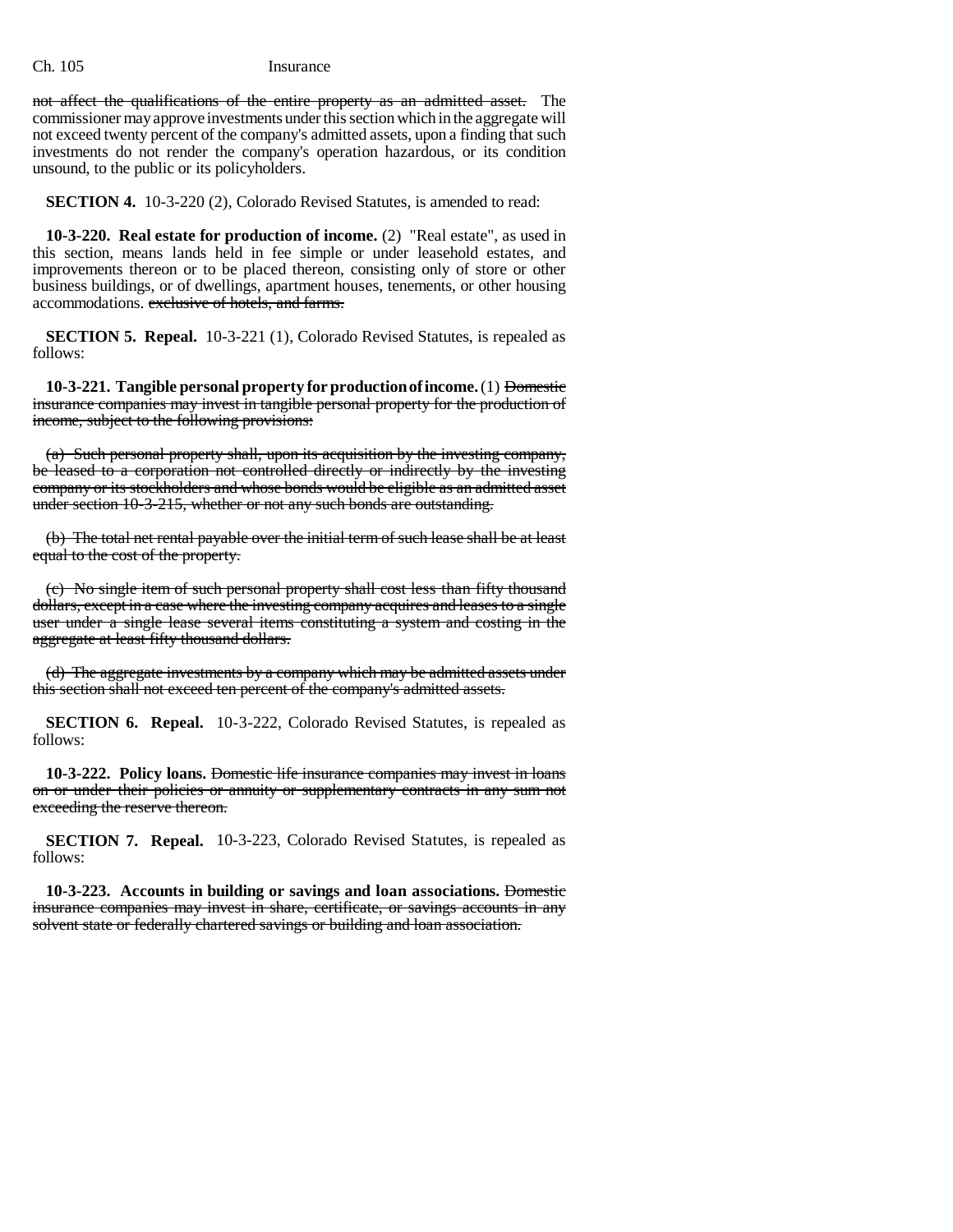**SECTION 8. Repeal.** 10-3-224, Colorado Revised Statutes, is repealed as follows:

**10-3-224. Time deposits.** Domestic insurance companies may invest in time deposits in any state or nationally chartered bank or trust company.

**SECTION 9.** Part 2 of article 3 of title 10, Colorado Revised Statutes, is amended BY THE ADDITION OF THE FOLLOWING NEW SECTIONS to read:

**10-3-228.5. Securities lending - repurchase - reverse repurchase - dollar roll transactions.** (1) FOR THE PURPOSES OF THIS SECTION, UNLESS THE CONTEXT OTHERWISE REQUIRES:

(a) "DOLLAR ROLL TRANSACTION" MEANS TWO SIMULTANEOUS TRANSACTIONS WITH SETTLEMENT DATES NO MORE THAN NINETY-SIX DAYS APART SO THAT IN ONE TRANSACTION AN INSURER SELLS TO A BUSINESS ENTITY AND IN THE OTHER TRANSACTION THE INSURER IS OBLIGATED TO PURCHASE, FROM THE SAME BUSINESS ENTITY, SUBSTANTIALLY SIMILAR SECURITIES OF THE FOLLOWING TYPES:

(I) MORTGAGE-BACKED SECURITIES ISSUED, ASSUMED, OR GUARANTEED BY THE GOVERNMENT NATIONAL MORTGAGE ASSOCIATION, THE FEDERAL NATIONAL MORTGAGE ASSOCIATION, THE FEDERAL HOME LOAN MORTGAGE CORPORATION, OR THEIR RESPECTIVE SUCCESSORS; AND

(II) OTHER MORTGAGE-BACKED SECURITIES REFERRED TO IN SECTION 106 OF TITLE I OF THE "SECONDARY MORTGAGE MARKET ENHANCEMENT ACT OF 1984",15U.S.C. SECTION 77r-1, AS AMENDED.

(b) "REPURCHASE TRANSACTION" MEANS A TRANSACTION IN WHICH AN INSURER PURCHASES SECURITIES FROM A BUSINESS ENTITY THAT IS OBLIGATED TO REPURCHASE THE PURCHASED SECURITIES OR EQUIVALENT SECURITIES FROM THE INSURER AT A SPECIFIED PRICE, EITHER WITHIN A SPECIFIED PERIOD OF TIME OR UPON DEMAND.

(c) "REVERSE REPURCHASE TRANSACTION" MEANS A TRANSACTION IN WHICH AN INSURER SELLS SECURITIES TO A BUSINESS ENTITY AND IS OBLIGATED TO REPURCHASE THE SOLD SECURITIES OR EQUIVALENT SECURITIES FROM THE BUSINESS ENTITY AT A SPECIFIED PRICE, EITHER WITHIN A SPECIFIED PERIOD OF TIME OR UPON DEMAND.

(d) "SECURITIES LENDING TRANSACTION" MEANS A TRANSACTION IN WHICH SECURITIES ARE LOANED BY AN INSURER TO A BUSINESS ENTITY THAT IS OBLIGATED TO RETURN THE LOANED SECURITIES OR EQUIVALENT SECURITIES TO THE INSURER, EITHER WITHIN A SPECIFIED PERIOD OF TIME OR UPON DEMAND.

(2) AN INSURER MAY ENGAGE IN SECURITIES LENDING, REPURCHASE, REVERSE REPURCHASE, AND DOLLAR ROLL TRANSACTIONS AS SET FORTH IN THIS SECTION. THE INSURER SHALL ENTER INTO A WRITTEN AGREEMENT FOR SECURITIES LENDING, REPURCHASE, REVERSE REPURCHASE, AND DOLLAR ROLL TRANSACTIONS. SUCH AGREEMENTS SHALL REQUIRE THAT EACH TRANSACTION TERMINATE NO MORE THAN ONE YEAR FROM ITS INCEPTION.

(3) CASH RECEIVED IN A TRANSACTION UNDER THIS SECTION SHALL BE INVESTED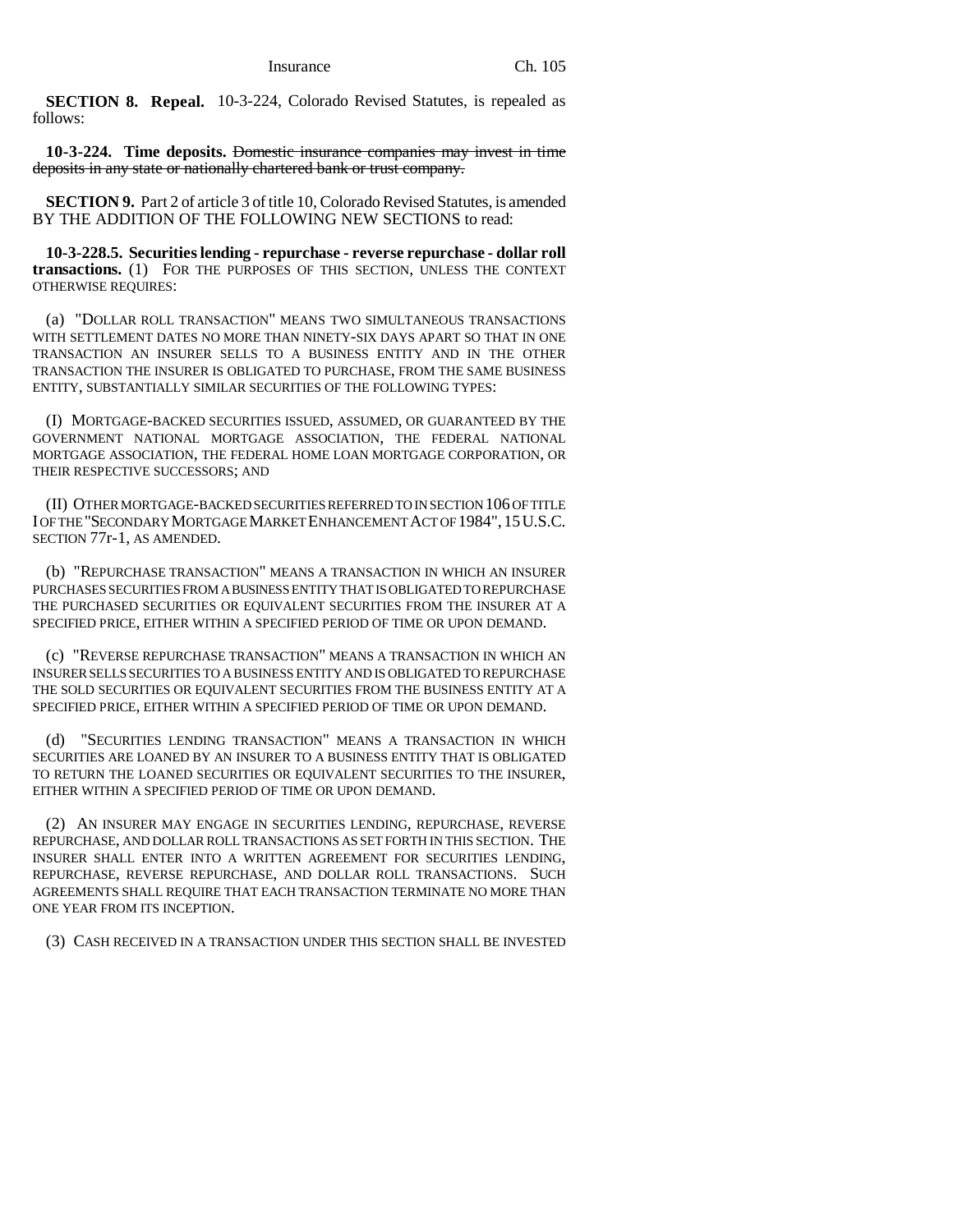IN ACCORDANCE WITH THIS ARTICLE AND IN A MANNER THAT RECOGNIZES THE LIQUIDITY NEEDS OF THE TRANSACTION OR IS USED BY THE INSURER FOR ITS GENERAL CORPORATE PURPOSES.

(4) SO LONG AS THE TRANSACTION REMAINS OUTSTANDING, THE INSURER, OR ITS AGENT OR CUSTODIAN, SHALL MAINTAIN AS ACCEPTABLE COLLATERAL RECEIVED IN A TRANSACTION UNDER THIS SECTION, EITHER PHYSICALLY OR THROUGH THE BOOK ENTRY SYSTEMS OF THE FEDERAL RESERVE, DEPOSITORY TRUST COMPANY, PARTICIPANTS' TRUST COMPANY, OR OTHER SECURITIES DEPOSITORIES APPROVED BY THE COMMISSIONER, ANY OF THE FOLLOWING:

(a) POSSESSION OF THE ACCEPTABLE COLLATERAL;

(b) A PERFECTED SECURITY INTEREST IN THE ACCEPTABLE COLLATERAL; OR

(c) IN THE CASE OF A JURISDICTION OUTSIDE OF THE UNITED STATES, TITLE TO, OR RIGHTS OF A SECURED CREDITOR TO, THE ACCEPTABLE COLLATERAL.

(5) THE LIMITATIONS OF SECTION 10-3-215 (1) (e) AND SECTION 10-3-215.5 SHALL NOT APPLY TO THE BUSINESS ENTITY COUNTER-PARTY EXPOSURE CREATED BY TRANSACTIONS UNDER THIS SECTION. AN INSURER SHALL NOT ENTER INTO A TRANSACTION UNDER THIS SECTION, OTHER THAN A DOLLAR ROLL TRANSACTION, IF, AS A RESULT OF AND AFTER GIVING EFFECT TO THE TRANSACTION:

(a) THE AGGREGATE AMOUNT OF SECURITIES THEN LOANED, SOLD TO, OR PURCHASED FROM ANY ONE BUSINESS ENTITY COUNTER-PARTY UNDER THIS SECTION WOULD EXCEED FIVE PERCENT OF ITS ADMITTED ASSETS; AND IN CALCULATING THE AMOUNT SOLD TO OR PURCHASED FROM A BUSINESS ENTITY COUNTER-PARTY UNDER REPURCHASE OR REVERSE REPURCHASE TRANSACTIONS, EFFECT MAY BE GIVEN TO NETTING PROVISIONS UNDER A MASTER WRITTEN AGREEMENT; OR

(b) THE AGGREGATE AMOUNT OF ALL SECURITIES THEN LOANED, SOLD TO, OR PURCHASED FROM ALL BUSINESS ENTITIES UNDER THIS SECTION WOULD EXCEED FORTY PERCENT OF ITS ADMITTED ASSETS.

(6) THE AMOUNT OF COLLATERAL REQUIRED FOR SECURITIES LENDING, REPURCHASE, AND REVERSE REPURCHASE TRANSACTIONS IS THE AMOUNT REQUIRED PURSUANT TO THE PROVISIONS OF THE PURPOSES AND PROCEDURES MANUAL OF THE NATIONAL ASSOCIATION OF INSURANCE COMMISSIONERS' SECURITIES VALUATION OFFICE OR PURSUANT TO A SUCCESSOR TO SUCH PUBLICATION.

**10-3-243. Derivative transactions - definitions - restrictions - rules.** (1) FOR THE PURPOSES OF THIS SECTION, UNLESS THE CONTEXT OTHERWISE REQUIRES:

(a) "COUNTER-PARTY EXPOSURE AMOUNT" MEANS:

(I) THE NET AMOUNT OF CREDIT RISK ATTRIBUTABLE TO A DERIVATIVE INSTRUMENT ENTERED INTO WITH A BUSINESS ENTITY OTHER THAN THROUGH A QUALIFIED EXCHANGE OR QUALIFIED FOREIGN EXCHANGE, OR CLEARED THROUGH A QUALIFIED CLEARINGHOUSE AS AN OVER-THE-COUNTER DERIVATIVE INSTRUMENT. THE NET AMOUNT OF CREDIT RISK SHALL EQUAL: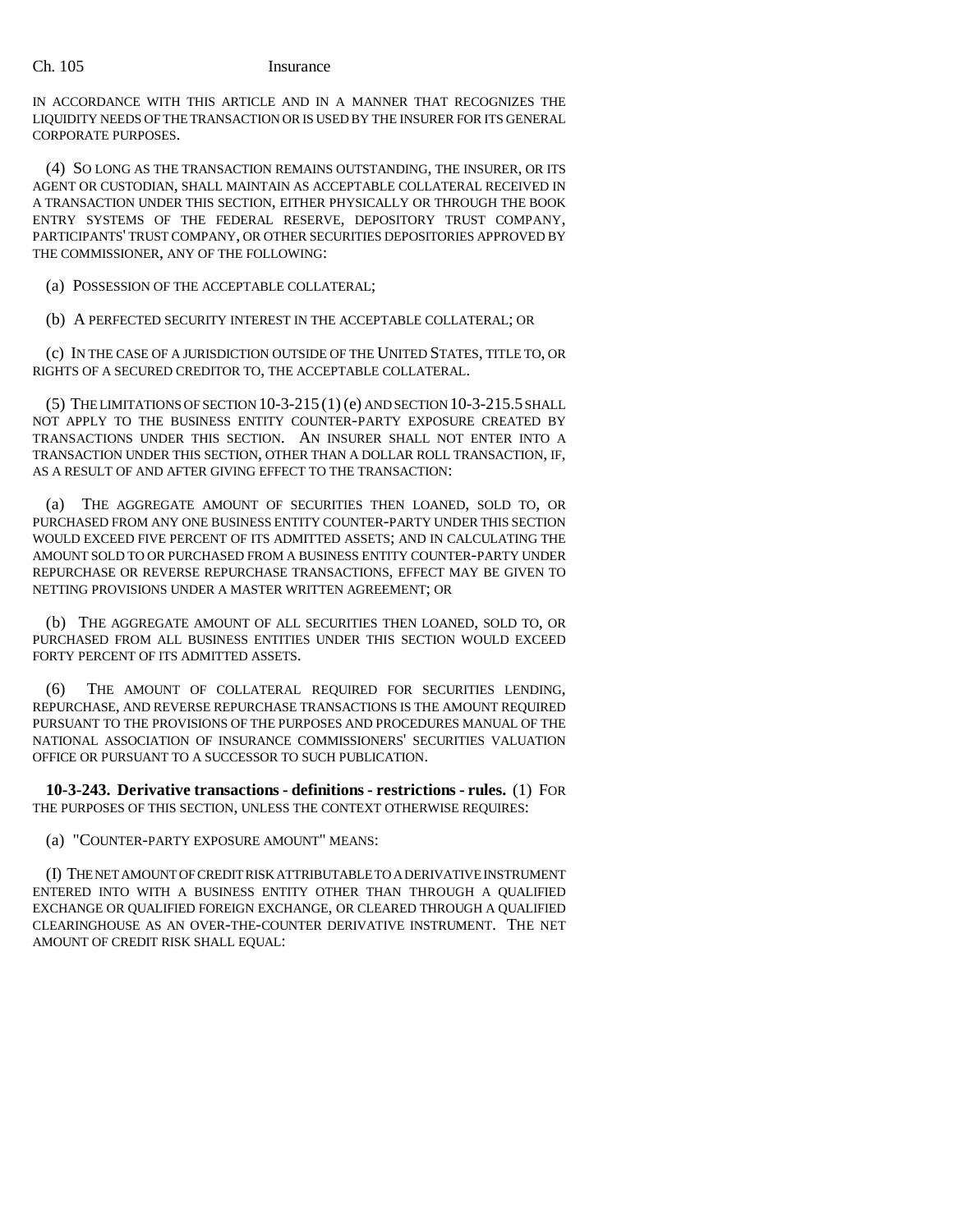(A) THE MARKET VALUE OF THE OVER-THE-COUNTER DERIVATIVE INSTRUMENT IF THE LIQUIDATION OF THE DERIVATIVE INSTRUMENT WOULD RESULT IN A FINAL CASH PAYMENT TO THE INSURER; OR

(B) ZERO IF THE LIQUIDATION OF THE DERIVATIVE INSTRUMENT WOULD NOT RESULT IN A FINAL CASH PAYMENT TO THE INSURER.

(II) IF OVER-THE-COUNTER DERIVATIVE INSTRUMENTS ARE ENTERED INTO UNDER A WRITTEN MASTER AGREEMENT THAT PROVIDES FOR NETTING OF PAYMENTS OWED BY THE RESPECTIVE PARTIES, AND THE DOMICILIARY JURISDICTION OF THE COUNTER-PARTY IS EITHER WITHIN THE UNITED STATES OR WITHIN A FOREIGN JURISDICTION LISTED IN THE PURPOSES AND PROCEDURES MANUAL OF THE NATIONAL ASSOCIATION OF INSURANCE COMMISSIONERS' SECURITIES VALUATION OFFICE AS ELIGIBLE FOR NETTING, THE NET AMOUNT OF CREDIT RISK SHALL BE THE GREATER OF ZERO OR THE NET SUM OF:

(A) THE MARKET VALUE OF THE OVER-THE-COUNTER DERIVATIVE INSTRUMENTS ENTERED INTO UNDER THE AGREEMENT, THE LIQUIDATION OF WHICH WOULD RESULT IN A FINAL CASH PAYMENT TO THE INSURER; AND

(B) THE MARKET VALUE OF THE OVER-THE-COUNTER DERIVATIVE INSTRUMENTS ENTERED INTO UNDER THE AGREEMENT, THE LIQUIDATION OF WHICH WOULD RESULT IN A FINAL CASH PAYMENT BY THE INSURER TO THE BUSINESS ENTITY.

(III) FOR OPEN TRANSACTIONS, MARKET VALUE SHALL BE DETERMINED AT THE END OF THE MOST RECENT QUARTER OF THE INSURER'S FISCAL YEAR AND SHALL BE REDUCED BY THE MARKET VALUE OF ACCEPTABLE COLLATERAL HELD BY THE INSURER OR PLACED IN ESCROW BY ONE OR BOTH PARTIES.

(b) (I) "DERIVATIVE INSTRUMENT" MEANS AN AGREEMENT, OPTION, INSTRUMENT, OR A SERIES OR COMBINATION THEREOF:

(A) TO MAKE OR TAKE DELIVERY OF, OR ASSUME OR RELINQUISH, A SPECIFIED AMOUNT OF ONE OR MORE UNDERLYING INTERESTS OR TO MAKE A CASH SETTLEMENT IN LIEU THEREOF; OR

(B) THAT HAS A PRICE, PERFORMANCE, VALUE, OR CASH FLOW BASED PRIMARILY UPON THE ACTUAL OR EXPECTED PRICE, LEVEL, PERFORMANCE, VALUE, OR CASH FLOW OF ONE OR MORE UNDERLYING INTERESTS.

(II) (A) "DERIVATIVE INSTRUMENT" INCLUDES OPTIONS, WARRANTS USED IN A HEDGING TRANSACTION AND NOT ATTACHED TO ANOTHER FINANCIAL INSTRUMENT, CAPS, FLOORS, COLLARS, SWAPS, FORWARDS, AND FUTURES.

(B) "DERIVATIVE INSTRUMENT" DOES NOT INCLUDE INVESTMENTS THAT ARE OTHERWISE PERMITTED PURSUANT TO THIS ARTICLE, NOR DOES "DERIVATIVE INSTRUMENT" INCLUDE REPURCHASE, REVERSE REPURCHASE, DOLLAR ROLL, SECURITIES LENDING, OR SIMILAR TRANSACTIONS.

(c) "HEDGING TRANSACTION" MEANS A DERIVATIVE TRANSACTION THAT IS ENTERED INTO AND MAINTAINED TO REDUCE OR MANAGE: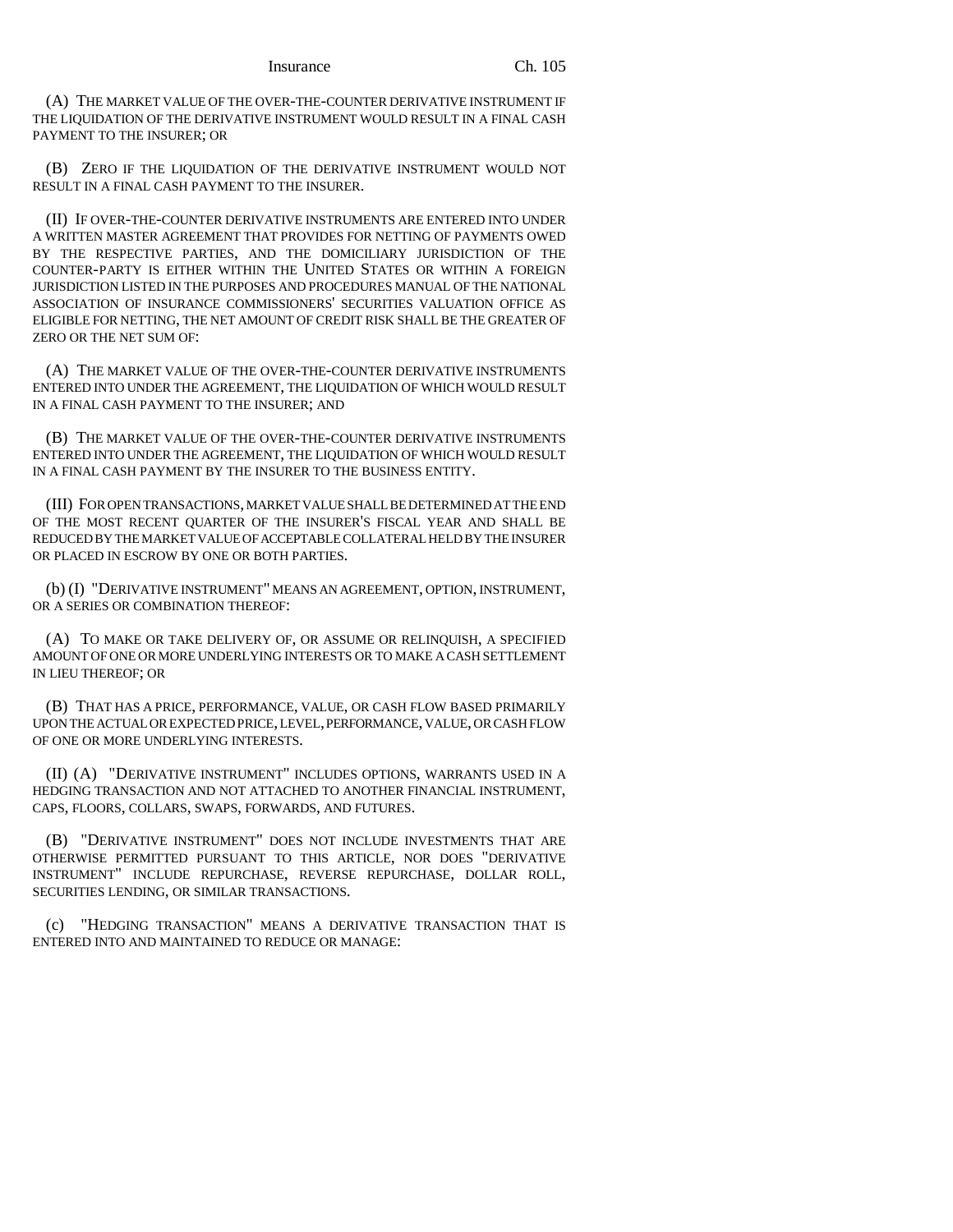(I) THE RISK OF A CHANGE IN VALUE, YIELD, PRICE, CASH FLOW, OR QUANTITY OF ASSETS OR LIABILITIES THAT AN INSURER HAS ACQUIRED OR INCURRED OR ANTICIPATES ACQUIRING OR INCURRING; OR

(II) THE CURRENCY EXCHANGE RATE RISK OR THE DEGREE OF EXPOSURE AS TO ASSETS OR LIABILITIES THAT AN INSURER HAS ACQUIRED OR INCURRED OR ANTICIPATES ACQUIRING OR INCURRING.

(d) "INCOME-GENERATION TRANSACTION" MEANS A DERIVATIVE TRANSACTION THAT IS INTENDED TO GENERATE INCOME OR ENHANCE RETURN.

(e) "REPLICATION TRANSACTION" MEANS A DERIVATIVE TRANSACTION OR COMBINATION OF DERIVATIVE TRANSACTIONS THAT IS INTENDED TO REPLICATE THE INVESTMENT IN ONE OR MORE ASSETS THAT AN INSURER IS AUTHORIZED TO ACQUIRE OR SELL UNDER THIS TITLE. A DERIVATIVE TRANSACTION THAT IS ENTERED INTO AS A HEDGING TRANSACTION SHALL NOT BE CONSIDERED A REPLICATION TRANSACTION.

(2) A DOMESTIC INSURER MAY, DIRECTLY OR INDIRECTLY THROUGH AN INVESTMENT SUBSIDIARY, ENGAGE IN DERIVATIVE TRANSACTIONS UNDER THIS SECTION BY:

(a) USING DERIVATIVE INSTRUMENTS TO ENGAGE IN HEDGING TRANSACTIONS;

(b) ENTERING INTO THE FOLLOWING TYPES OF INCOME GENERATION TRANSACTIONS IF, AS A RESULT OF AND AFTER GIVING EFFECT TO THE TRANSACTIONS, THE AGGREGATE STATEMENT VALUE OF THE FIXED INCOME OR EQUITY ASSETS THAT ARE SUBJECT TO CALL OR THAT GENERATE THE CASH FLOWS FOR PAYMENTS UNDER THE CAPS OR FLOORS, PLUS THE FACE VALUE OF FIXED INCOME SECURITIES UNDERLYING DERIVATIVE INSTRUMENTS SUBJECT TO CALL, PLUS THE AMOUNT OF THE PURCHASE OBLIGATIONS UNDER THE PUTS, DOES NOT EXCEED TEN PERCENT OF ITS ADMITTED ASSETS:

(I) SALES OF COVERED CALL OPTIONS ON NONCALLABLE FIXED INCOME SECURITIES, CALLABLE FIXED INCOME SECURITIES IF THE OPTION EXPIRES BY ITS TERMS PRIOR TO THE END OF THE NONCALLABLE PERIOD, OR DERIVATIVE INSTRUMENTS BASED ON FIXED INCOME SECURITIES;

(II) SALES OF COVERED CALL OPTIONS ON EQUITY SECURITIES, IF THE INSURER HOLDS IN ITS PORTFOLIO, OR IS ABLE TO IMMEDIATELY ACQUIRE THROUGH THE EXERCISE OF OPTIONS, WARRANTS, OR CONVERSION RIGHTS ALREADY OWNED, THE EQUITY SECURITIES SUBJECT TO CALL DURING THE COMPLETE TERM OF THE CALL OPTION SOLD;

(III) SALES OF COVERED PUTS ON INVESTMENTS THAT THE INSURER IS PERMITTED TO ACQUIRE UNDER THIS SECTION, IF THE INSURER HAS PLACED INTO ESCROW, OR ENTERED INTO A CUSTODIAL AGREEMENT SEGREGATING, CASH OR CASH EQUIVALENTS WITH A MARKET VALUE EQUAL TO THE AMOUNT OF ITS PURCHASE OBLIGATIONS UNDER THE PUT DURING THE COMPLETE TERM OF THE PUT OPTION SOLD; OR

(IV) SALES OF COVERED CAPS OR FLOORS, IF THE INSURER HOLDS IN ITS PORTFOLIO THE INVESTMENTS GENERATING THE CASH FLOW TO MAKE THE REQUIRED PAYMENTS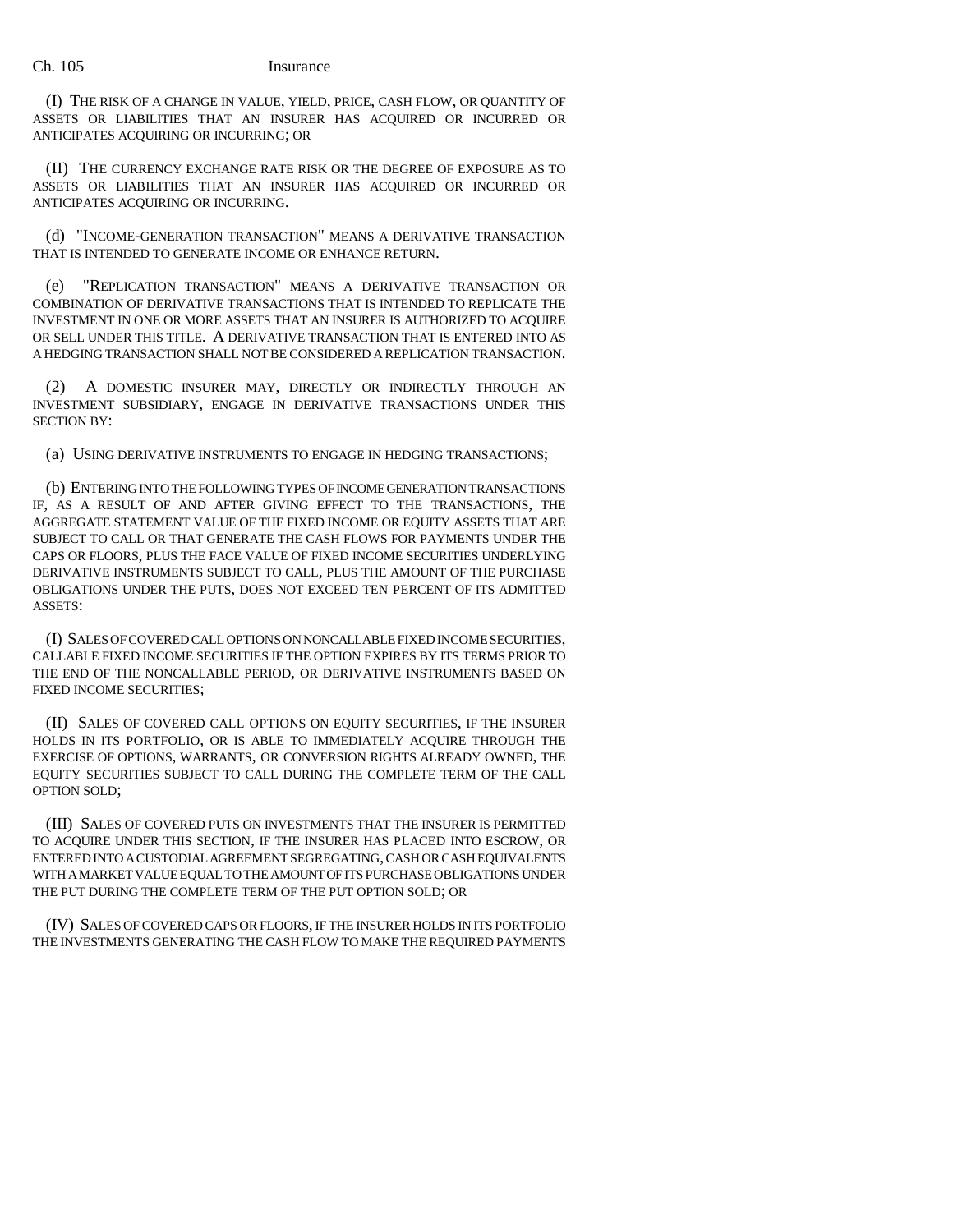### Insurance Ch. 105

UNDER THE CAPS OR FLOORS DURING THE COMPLETE TERM THAT THE CAP OR FLOOR IS OUTSTANDING.

(c) AN INSURER MAY USE DERIVATIVE INSTRUMENTS FOR REPLICATION TRANSACTIONS IF ANY ASSET BEING REPLICATED IS SUBJECT TO ALL THE PROVISIONS AND LIMITATIONS ON THE MAKING THEREOF SPECIFIED IN THIS TITLE WITH RESPECT TO INVESTMENTS BY THE INSURER AS IF THE TRANSACTION CONSTITUTED A DIRECT INVESTMENT BY THE INSURER IN THE REPLICATED ASSET.

(d) AN INSURER SHALL INCLUDE ALL COUNTER-PARTY EXPOSURE AMOUNTS IN DETERMINING COMPLIANCE WITH GENERAL DIVERSIFICATION REQUIREMENTS AND MEDIUM- AND LOW- GRADE INVESTMENT LIMITATIONS UNDER THIS SECTION.

(e) ANY INVESTMENTS IN DERIVATIVE INVESTMENTS SHALL BE MADE IN ACCORDANCE WITH A WRITTEN DERIVATIVE USE PLAN APPROVED BY THE COMPANY'S BOARD OF DIRECTORS. THE DERIVATIVE USE PLAN SHALL BE AVAILABLE FOR REVIEW BY THE COMMISSIONER UPON REQUEST.

(f) THE COMMISSIONER MAY APPROVE ADDITIONAL TRANSACTIONS INVOLVING THE USE OF DERIVATIVE INSTRUMENTS IN EXCESS OF THE LIMITS IN THIS SECTION.

(3) NOTWITHSTANDING ANY PROVISION OF THIS SECTION TO THE CONTRARY, DOMESTIC INSURERS ARE PROHIBITED FROM ESTABLISHING MARGIN ACCOUNTS WITHOUT THE PRIOR APPROVAL OF THE COMMISSIONER; EXCEPT THAT THE COMMISSIONER SHALL APPROVE REASONABLE PLANS FOR DOMESTIC INSURANCE COMPANIES TO USE FINANCIAL FUTURES OR SHORT SELLING TECHNIQUES FOR HEDGING PURPOSES.

**SECTION 10. Repeal.** 10-3-241, Colorado Revised Statutes, is repealed as follows:

**10-3-241. Prohibited investments.** Domestic insurance companies are specifically prohibited from acquiring investment assets on margin; however, the commissioner shall approve reasonable plans for domestic insurance companies using financial futures for hedging purposes.

**SECTION 11.** 10-11-110 (5) and (6), Colorado Revised Statutes, are amended to read:

**10-11-110. Amount of unearned premium reserve - release.** (5) ON AND BEFORE DECEMBER 31, 2000, the aggregate of the amounts set aside in unearned premium reserve in any calendar year pursuant to subsection (2) of this section shall be released from said reserve and restored to income pursuant to the following formula: One-tenth of said aggregate sum on July 1 of each of the five years next succeeding the year of addition to the reserve and one-thirtieth of said aggregate sum on July 1 of each succeeding year thereafter until the entire sum has been so released and restored to income. ON AND AFTER JANUARY 1, 2001, THE AGGREGATE OF THE AMOUNTS SET ASIDE IN UNEARNED PREMIUM RESERVE IN ANY CALENDAR YEAR PURSUANT TO SUBSECTION (2) OF THIS SECTION SHALL BE RELEASED FROM SAID RESERVE AND RESTORED TO INCOME IN ACCORDANCE WITH THE FORMULA PRESCRIBED BY NATIONALLY RECOGNIZED INSURANCE STATUTORY ACCOUNTING PRINCIPLES.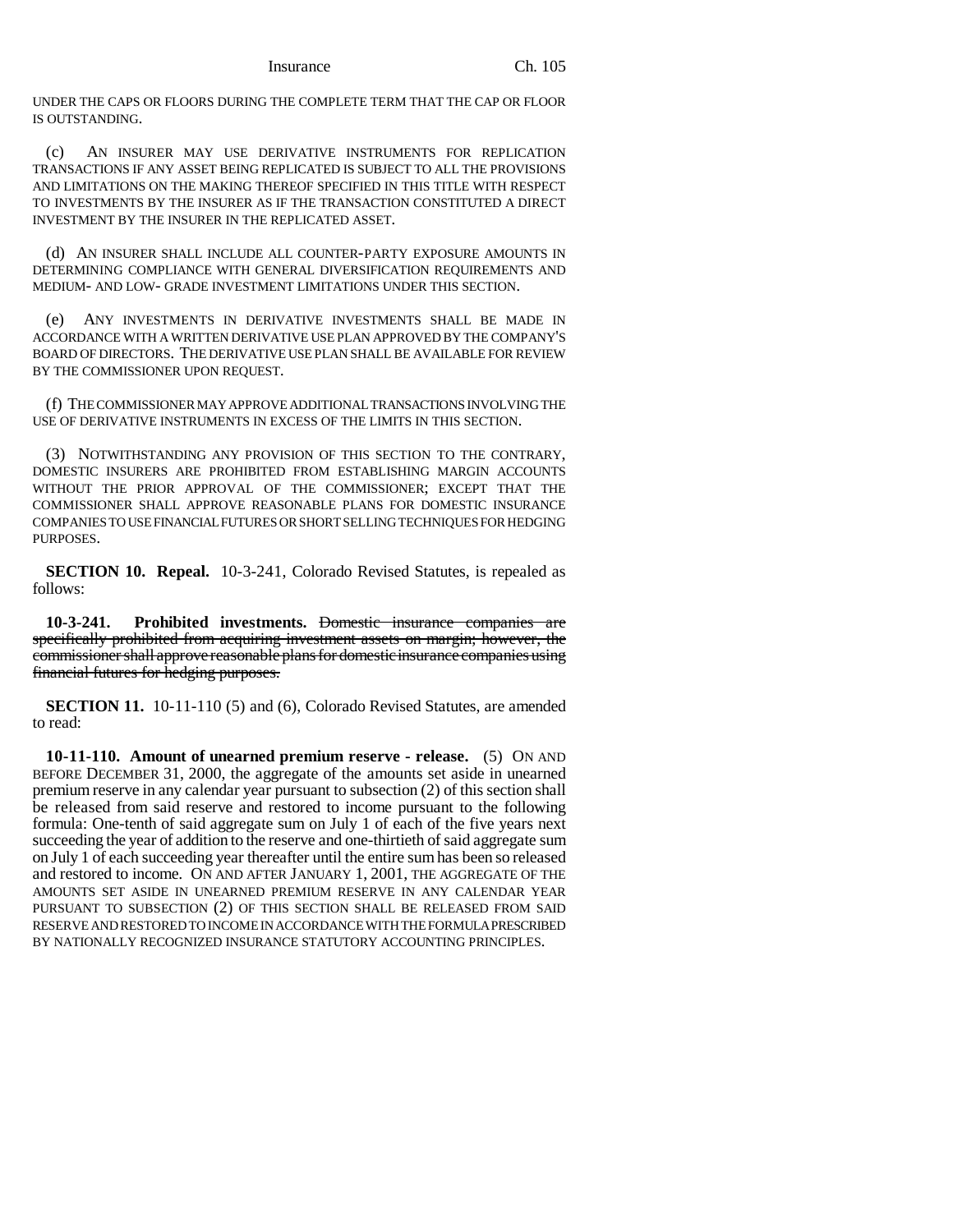(6) The entire amount of the unearned premium reserve held as of July 1, 1969, pursuant to law shall be presumed to have been added to the reserve in the calendar year next preceding July 1, 1969, and shall be released from said reserve and restored to income under the formula set forth in subsection (5) of this section.

**SECTION 12.** 10-11-114, Colorado Revised Statutes, is amended to read:

**10-11-114. Legal investments and admitted assets.** (1) Title insurance companies shall comply with the investment requirements for other insurance companies under the laws of this state but, in addition, may invest in a title plant. Such title plant shall be considered an ADMITTED asset at the fair value thereof. In determining the fair value of a title plant, no value shall be attributed to furniture and fixtures. AS PROVIDED BY NATIONALLY RECOGNIZED INSURANCE STATUTORY ACCOUNTING PRINCIPLES. The real estate in which the title plant is housed shall be considered an investment under section 10-3-218. The value of title abstracts, title briefs, copies of conveyances or other documents, indices, and other records comprising the title plant shall be determined by considering the expenses incurred in obtaining them, the age thereof, the cost of replacements less depreciation, and all other relevant factors. Once the value of a title plant has been so determined, such value may be increased only by the acquisition of another title plant by purchase, consolidation, or merger. In no event shall the value of the title plant be increased by additions made thereto as part of the normal course of abstracting and insuring titles to real estate. Subject to the limitations of this section and with the approval of the commissioner, a title insurance company may enter into agreements with one or more other title insurance companies authorized to do business in this state whereby such companies shall participate in the ownership, management, and control of a title plant to serve the needs of all such companies, or such companies may hold stock of a corporation owning and operating a title plant for such purposes.

(2) A TITLE INSURANCE COMPANY SHALL INCLUDE AS AN ADMITTED ASSET ACCOUNTS RECEIVABLE RELATING TO GROSS PREMIUMS, LESS AGENT RETENTION, IN THE COURSE OF COLLECTION. ACCOUNTS RECEIVABLE THAT ARE MORE THAN NINETY DAYS PAST DUE FROM THE DATE OF NOTIFICATION OF THE ISSUANCE OF THE POLICY SHALL NOT BE INCLUDED AS AN ADMITTED ASSET.

**SECTION 13.** 10-16-421 (1), Colorado Revised Statutes, is amended to read:

**10-16-421. Statutory construction and relationship to other laws.** (1) Except for sections 10-1-102, 10-1-121, 10-1-122, 10-3-118, 10-3-128, and 10-3-208  $\overrightarrow{(7)}$ , and parts 4 to 8 of article 3 of this title, and as otherwise provided in this article, the provisions of the insurance law and provisions of nonprofit hospital, medical-surgical, and health service corporation laws shall not be applicable to any health maintenance organization granted a certificate of authority under this part 4.

**SECTION 14. Effective date - applicability.** This act shall take effect upon passage, and shall apply to valuation of all admitted and nonadmitted assets and accounting and reporting for securities lending, repurchases, reverse repurchases, dollar roll transactions, derivative transactions, and transactions related to derivative transactions entered into on or after said date.